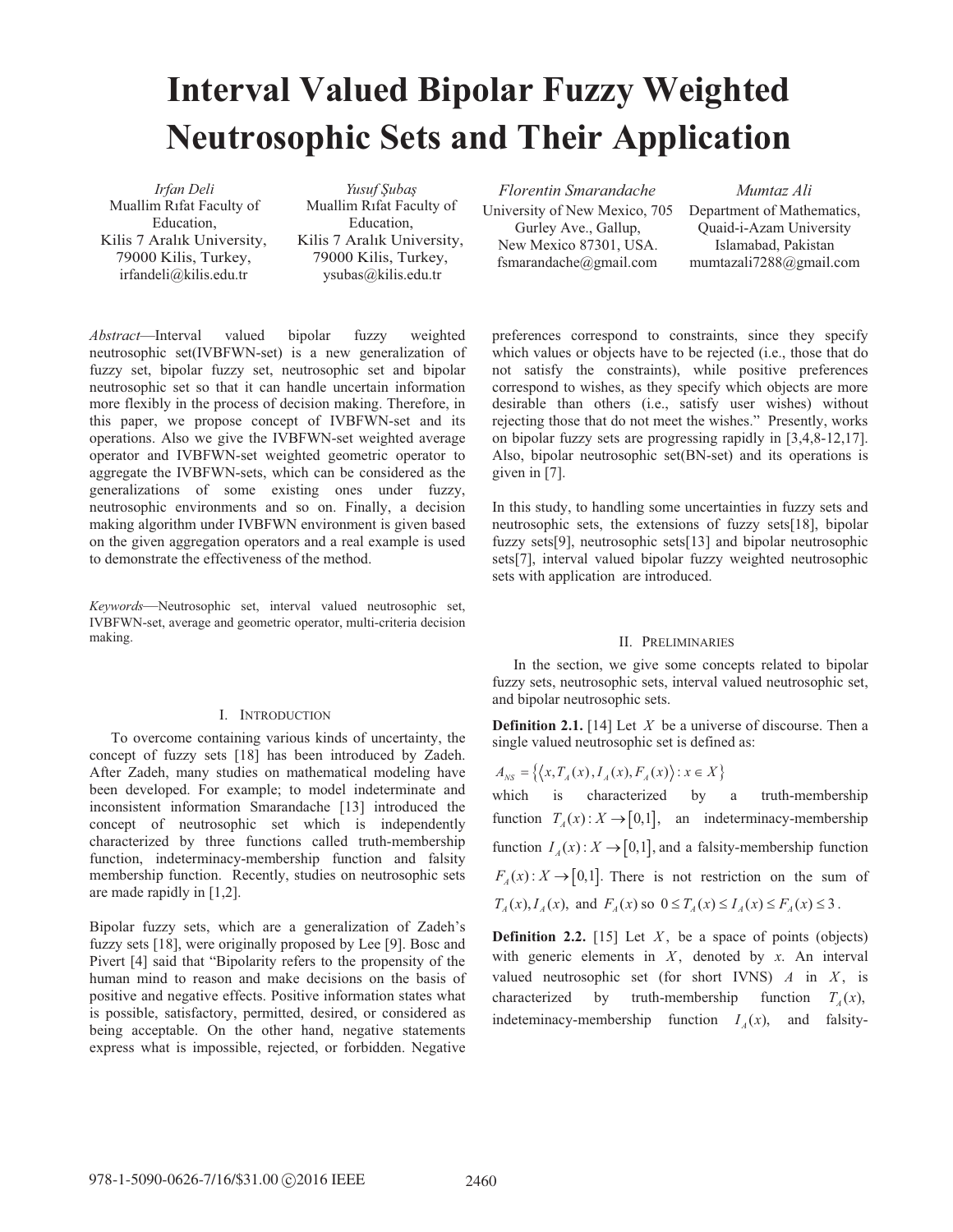membership function  $F_A(x)$ . For each point *x* in *X*, we have that  $T_A(x)$ ,  $I_A(x)$ ,  $F_A(x) \subseteq [0,1]$ . For two IVNS  $A_{IVNS} = \left\{ \left\langle x, \left[ \inf T_A(x), \sup T_A(x) \right], \left[ \inf T_A(x), \sup T_A(x) \right], \right\} \right\}$  $\left\{ \inf F_x(x), \sup F_x(x) \right\} : x \in X$ and  $B_{WNS} = \{ \langle x, \left[ \inf T_B(x), \sup T_B(x) \right], \left[ \inf T_B(x), \sup T_B(x) \right],$  $\left\{ \inf F_{B}(x), \sup F_{B}(x) \right\} : x \in X$ Then, 1.  $A_{IVNS} \subseteq B_{IVNS}$  if and only if  $\inf T_A(x) \leq \inf T_B(x)$ ,  $\sup T_A(x) \leq \sup T_B(x)$ ,  $\inf I_A(x) \geq \inf I_B(x)$ ,  $\sup I_A(x) \geq \sup I_B(x)$ ,

- $\sup F_A(x) \geq \sup F_B(x)$ ,  $\sup F_A(x) \geq \sup F_B(x)$ for all  $x \in X$ .
- 2.  $A_{IVNS} = B_{IVNS}$  if and only if  $\inf T_A(x) = \inf T_B(x)$ ,  $\sup T_A(x) = \sup T_B(x)$ ,  $\inf I_a(x) = \inf I_a(x)$ ,  $\sup I_a(x) = \sup I_a(x)$ ,  $\sup F_{\alpha}(x) = \sup F_{\alpha}(x)$ ,  $\sup F_{\alpha}(x) = \sup F_{\alpha}(x)$ for any  $x \in X$ .
- 3.  $A_{\text{IVNS}}^c$  if and only if  $A_{IVNS}^c = \left\{ \left( x, \left[ \inf F_A(x), \sup F_A(x) \right], \left[ 1 - \sup I_A(x) \right], \right. \right\}$  $1 - \inf I_A(x)$ ,  $\left[ \inf T_A(x), \sup T_A(x) \right]$ :  $x \in X$
- 4.  $A_{IVNS} \cap B_{IVNS}$  if and only if  $A_{IVNS} \cap B_{IVNS} = \left\{ \left\langle x, \left[ \inf T_A(x) \wedge \inf T_B(x) \right] \right\rangle \right\}$  $\sup T_A(x) \wedge \sup T_B(x)$ ,  $\int \inf I_A(x) \vee \inf I_B(x)$ ,  $\sup I_a(x) \vee \sup I_p(x)$ ,  $\left[ \inf F_a(x) \vee \inf F_p(x) \right]$ ,  $\sup F_A(x) \vee \sup F_B(x)$  :  $x \in X$  }
- 5.  $A_{IVNS} \cup B_{IVNS}$  if and only if  $A_{I\text{WNS}} \cup B_{I\text{WNS}} = \left\{ \left\langle x, \left[ \inf T_A(x) \vee \inf T_B(x) \right] \right\rangle \right\}$  $\sup T_A(x) \vee \sup T_B(x)$ ,  $\int \inf I_A(x) \wedge \inf I_B(x)$ ,  $\sup I_A(x) \wedge \sup I_B(x)$ ,  $\left[ \inf F_A(x) \wedge \inf F_B(x) \right]$  $\sup F_A(x) \wedge \sup F_B(x)$  :  $x \in X$  }

**Definition 2.3.** [9] Let X be a non-empty set. Then, a bipolarvalued fuzzy set, denoted by  $A_{BF}$  is defined as;

$$
A_{BF} = \left\{ \left\langle x, \mu_B^+ \left( x \right), \mu_B^- \left( x \right) \right\rangle : x \in X \right\}
$$

Where  $\mu_B^+(x): X \to [0,1]$  and  $\mu_B^-(x): X \to [0,1]$ . The positive membership degree  $\mu_n^+(x)$  denotes the satisfaction degree of an element *x* to the property corresponding to  $A_{BF}$ and the negative membership degree  $\mu_{B}^{-}(x)$  denotes the satisfaction degree of *x* to some implicit counter property of  $A_{BF}$ .

**Definition 2.4.** [7] A bipolar neutrosophic set *A* in *X* is defined as an object of the form

$$
A = \left\{ \left\langle x, T^+(x), I^+(x), F^+(x), T^-(x), I^-(x), F^-(x) \right\rangle : x \in X \right\},
$$
  
where  $T^*, I^*, F^*: X \to [1,0]$  and  $T^-, I^*, F^*: X \to [-1,0]$ .

The positive membership degree  $T^+(x)$ ,  $T^+(x)$ ,  $F^+(x)$  denotes the truth membership, indeterminate membership and false membership of an element  $x \in X$  corresponding to a bipolar neutrosophic set *A* and the negative membership degree  $T^-(x)$ ,  $T^-(x)$ ,  $F^-(x)$  denotes the truth membership, indeterminate membership and false membership of an element  $x \in X$  to some implicit counter-property corresponding to a bipolar neutrosophic set *A*.

**Definition 2.5.** [7] Let  
\n
$$
A_{i} = \{ \langle x, T_{i}^{+}(x), I_{i}^{+}(x), F_{i}^{+}(x), T_{i}^{-}(x), I_{i}^{-}(x), F_{i}^{-}(x) \rangle : x \in X \}
$$
\nand  
\n
$$
A_{2} = \{ \langle x, T_{2}^{+}(x), I_{2}^{+}(x), F_{2}^{+}(x), T_{2}^{-}(x), I_{2}^{-}(x), F_{2}^{-}(x) \rangle : x \in X \}
$$
\nbe two linear partogophic, set

be two bipolar neutrosophic sets.

I. Then  $A_1 \subseteq A_2$  if and only if

 $T_{-1}^{+}(x) \leq T_{2}^{+}(x) I_{-1}^{+}(x) \leq I_{2}^{+}(x)$ ,  $F_{-1}^{+}(x) \geq F_{2}^{+}(x)$ , and  $T^{-}(x) \geq T^{-}(x)$ ,  $I^{-}(x) \geq T^{-}(x)$ ,  $F^{-}(x) \leq F^{-}(x)$ for all  $x \in X$ .

- II. Then  $A_1 = A_2$  if and only if  $T_1^+(x) = T_2^+(x)$ ,  $I_1^+(x) = I_2^+(x)$ ,  $F_1^+(x) = F_2^+(x)$ and  $T_1^-(x) = T_2^-(x)$ ,  $T_1^-(x) = T_2^-(x)$ ,  $F_1^-(x) = F_2^-(x)$ for all  $x \in X$ .
- III. Then their union is defined as:  $(A_1 \cup A_2)(x) =$

$$
\{\max\left\{T_1^+(x), T_2^+(x)\right\}, \frac{I_1^+(x) + I_2^+(x)}{2}, \min\left\{F_1^+(x), F_2^+(x)\right\},\
$$

$$
\min\left\{T_1^-(x), T_2^-(x)\right\}, \frac{I_1^-(x) + I_2^-(x)}{2}, \max\left\{F_1^-(x), F_2^-(x)\right\}\} \text{ for all } x \in X.
$$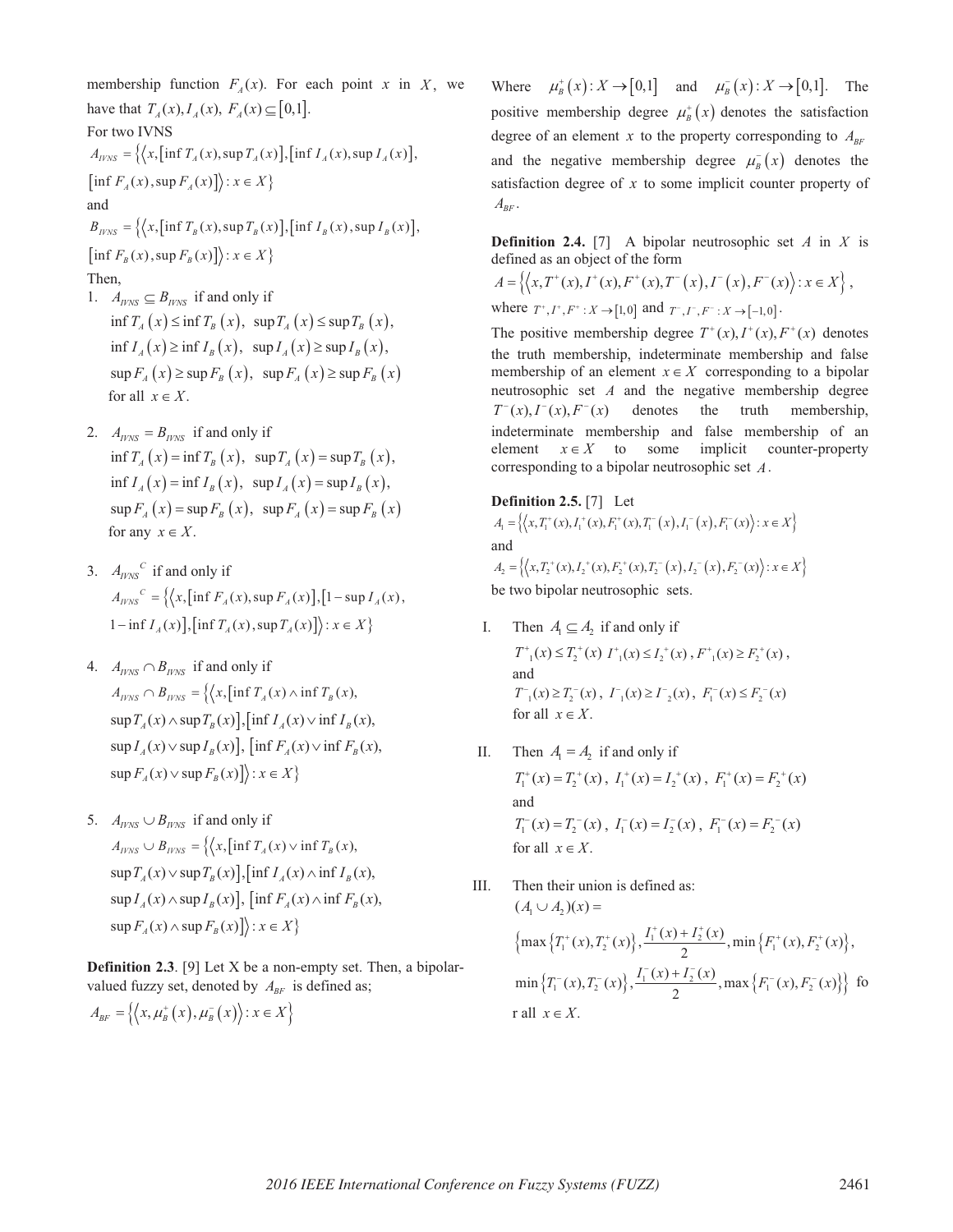- IV. Then their intersection is defined as:  $(A_1 \cap A_2)(x) =$  $\left\{ \min \left\{ T_1^+(x), T_2^+(x) \right\}, \frac{I_1^+(x) + I_2^+(x)}{2}, \max \left\{ F_1^+(x), F_2^+(x) \right\}, \right.$  $\max \left\{ T_1^-(x), T_2^-(x) \right\}, \frac{I_1^-(x) + I_2^-(x)}{2}, \min \left\{ F_1^-(x), F_2^-(x) \right\} \}$  fo r all  $x \in X$ .
- V. Then the complement of  $A_1$  is denoted by  $A_1^c$  and is defined by

 $T_{A_1^c}^+(x) = \{1^+\} - T_{A_1}^+(x)$ ,  $I_{A_1^c}^+(x) = \{1^+\} - I_{A_1}^+(x)$ ,  $F_{A_1^c}^+(x) = \{1^+\} - F_{A_1}^+(x)$ and  $T_{A_1^c}^-(x) = \{1^-\} - T_{A_1}^-(x)$ ,  $I_{A_1^c}^-(x) = \{1^-\} - I_{A_1}^-(x)$ ,  $F_{A_1^c}^-(x) = \{1^- \} - F_{A_1}^-(x)$ , for all  $x \in X$ .

## **Definition 2.6.** [7] Let

 $A_1 = \{ \langle x, T_1^+(x), I_1^+(x), F_1^+(x), T_1^-(x), I_1^-(x), F_1^-(x) \rangle : x \in X \}$ and

$$
A_2 = \left\{ \left\langle x, T_2^+(x), I_2^+(x), F_2^+(x), T_2^-(x), I_2^-(x), F_2^-(x) \right\rangle : x \in X \right\}
$$

be two bipolar neutrosophic number. Then the operations for these numbers are defined as below;

a. 
$$
\lambda A_1 = \left\langle 1 - \left(1 - T_1^+\right)^{\lambda}, \left(I_1^+\right)^{\lambda}, \left(F_1^+\right)^{\lambda}, -\left(-T_1^-\right)^{\lambda}, -\left(-I_1^-\right)^{\lambda}, -\left(1 - \left(1 - \left(-F_1^-\right)\right)^{\lambda}\right)\right\rangle
$$
  
\nb.  $A_1^{\lambda} = \left\langle \left(T_1^+\right)^{\lambda}, 1 - \left(1 - I_1^+\right)^{\lambda}, 1 - \left(1 - F_1^+\right)^{\lambda}, -\left(1 - \left(1 - \left(-T_1^-\right)\right)^{\lambda}\right), -\left(-I_1^-\right)^{\lambda}, -\left(-F_1^-\right)^{\lambda}\right\rangle$   
\nc.  $A_1 + A_2 = \left\langle T_1^+ + T_2^+ - T_1^+ \cdot T_2^+ \cdot T_1^+ T_2^+ \cdot F_1^+ F_2^+ \cdot - T_1^- \cdot T_2^- \cdot -\left(-I_1^- - I_2^- - I_1^- \cdot I_2^-\right), -\left(-F_1^- - F_2^- - F_{1L}^- \cdot F_2^-\right)\right\rangle$   
\nd.  $A_1 A_2 = \left\langle T_1^+ T_2^+ \cdot I_1^+ + I_2^+ - I_1^+ \cdot I_2^+ \cdot F_1^+ + F_2^+ - F_1^+ \cdot F_2^+ \cdot -\left(-T_1^- - T_2^- - T_1^- \cdot T_2^-\right), I_1^- I_2^- \cdot F_1^- F_2^-\right\rangle$ 

where  $\lambda > 0$ .

## **Definition 2.7.** [7] Let

$$
\tilde{a} = \left\{ \left\langle x, T^+(x), I^+(x), F^+(x), T^-(x), I^-(x), F^-(x) \right\rangle : x \in X \right\}
$$

be a bipolar neutrosophic number. Then, the score function  $s(\tilde{a})$ , accuracy function  $a(\tilde{a})$  and certainty function  $c(\tilde{a})$  of an NBN are defined as follows:

$$
s(\tilde{a}) = \frac{1}{6} (T^+ + 1 - I^+ + 1 - F^+ + 1 + T^- - I^- - F^-)
$$
  

$$
a(\tilde{a}) = T^+ - F^+ + T^- - F^-
$$

 $c(\tilde{a}) = T^* - F$ 

# **Definition 2.8.** [7] Let

 $\tilde{a}_{i} = \langle T_{i}^{+}, I_{i}^{+}, F_{i}^{+}, T_{i}^{-}, I_{i}^{-}, F_{i}^{-} \rangle (j = 1, 2, ..., n)$ 

- be a family of bipolar neutrosophic numbers. Then,
- a)  $F_W : \mathfrak{I}_n \to \mathfrak{I}$  is called bipolar neutrosophic weighted average operator if it satisfies;

$$
F_W(\tilde{a}_1, \tilde{a}_2, ..., \tilde{a}_n) = \sum_{j=1}^n w_j \tilde{a}_j
$$
  
=  $\left\langle 1 - \prod_{j=1}^n (1 - T_j^*)^{w_j}, \prod_{j=1}^n (I_j^*)^{w_j} \prod_{j=1}^n (F_j^*)^{w_j}, -\prod_{j=1}^n (-T_j^-)^{w_j}, \right\rangle$   
-  $\left(1 - \prod_{j=1}^n (1 - (-I_j^-))^{w_j}\right), -\left(1 - \prod_{j=1}^n (1 - (-F_j^-))^{w_j}\right)\right\rangle$ 

where  $w_i$  is the weight of  $\tilde{a}_i (j = 1, 2, \dots, n)$ ,  $w_i \in [0,1]$  and

$$
\sum_{j=1}^n w_j = 1.
$$

b)  $H_W : \mathfrak{I}_n \to \mathfrak{I}$  is called bipolar neutrosophic weighted geometric operator if it satisfies;

$$
H_{W} (\tilde{a}_{1}, \tilde{a}_{2},..., \tilde{a}_{n}) = \prod_{j=1}^{n} \tilde{a}_{j}^{w_{j}}
$$
  
=  $\left\langle \left[ \prod_{j=1}^{n} (T_{j}^{+})^{w_{j}}, 1 - \prod_{j=1}^{n} (1 - T_{j}^{+})^{w_{j}}, 1 - \prod_{j=1}^{n} (1 - F_{j}^{+})^{w_{j}}, \right. \right. \\ \left. - \left( 1 - \prod_{j=1}^{n} (1 - (-T_{j}^{-}))^{w_{j}} \right), - \prod_{j=1}^{n} (-T_{jL})^{w_{j}}, - \prod_{j=1}^{n} (-F_{j}^{-})^{w_{j}} \right\rangle$ 

where  $w_i$  is the weight of  $\tilde{a}_i (j = 1, 2, \ldots, n)$ ,  $w_i \in [0,1]$  and

$$
\sum_{j=1}^n w_j = 1.
$$

## III. INTERVAL VALUED BIPOLAR FUZZY WEIGHTED NEUTROSOPHIC SET

In this section we give concept of IVBFWN-set and its operations. Also we give the IVBFWN-set weighted average operator and IVBFWN-set weighted geometric operator with properties to aggregate the IVBFWN-sets based on the study given in [7].

**Definition 3.1.** A interval valued bipolar fuzzy weighted neutrosophic set(IVBFWN-set) *A* in *X* is defined as an object of the form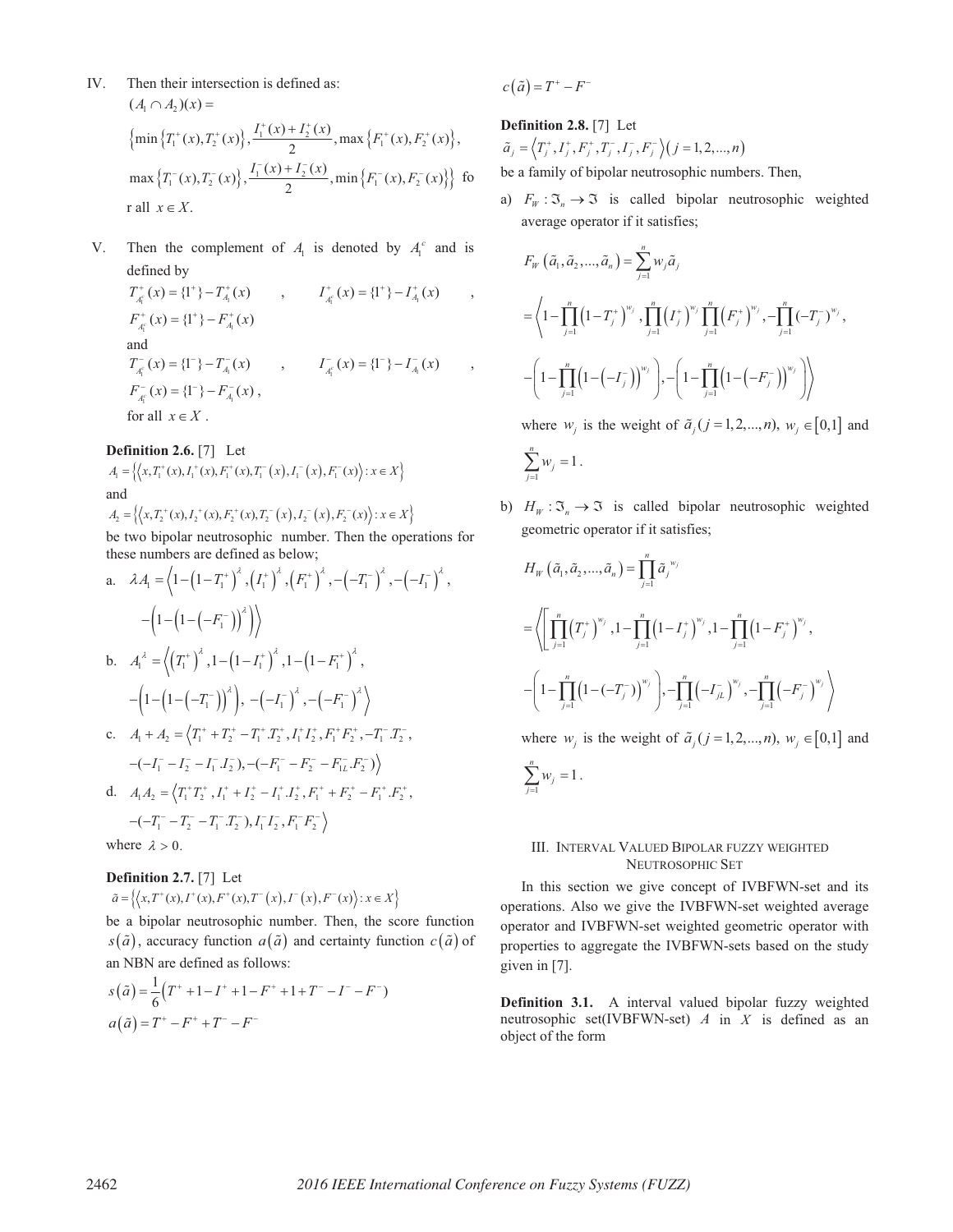$A = \left\{ \left\langle x, \left[ T_{\iota}^{+}(x) , T_{\kappa}^{+}(x) \right], \left[ I_{\iota}^{+}(x) , I_{\kappa}^{+}(x) \right], \left[ F_{L}^{+}(x) , F_{R}^{+}(x) \right], \right\}$  $\left[T_L^-(x), T_R^-(x)\right], \left[T_L^-(x), I_R^-(x)\right], \left[F_L^-(x), F_R^-(x)\right], p(x) \rangle; x \in X$ where  $T_L^+, T_R^+, I_L^+, I_R^+, F_L^+, F_R^+ : X \to [0,1]$  and  $T_L^-, T_R^-, I_L^-, I_R^ F_L^-, F_R^- : X \to [-1,0]$  . Also  $p : X \to [0,1]$  fuzzy weighted index of the element x in X.

**Example 3.2.** Let  $X = \{x_1, x_2, x_3\}$ . Then

$$
A = \begin{cases} \langle x_1, [0.3, 0.9], [0.1, 0.8], [0.2, 0.5], [-0.8, -0.7], [-0.5, -0.1], [-0.4, -0.3], 0.5 \rangle, \\ \langle x_2, [0.3, 0.8], [0.3, 0.9], [0.1, 0.2], [-0.7, -0.6], [-0.6, -0.2], [-0.6, -0.2], 0.7 \rangle, \\ \langle x_3, [0.4, 0.7], [0.5, 0.7], [0.3, 0.4], [-0.9, -0.5], [-0.4, -0.3], [-0.8, -0.1], 0.8 \rangle \end{cases}
$$
is a IVBFWN subset of X.

**Theorem 3.3.** A IVBFWN-set is the generalization of a bipolar fuzzy set and bipolar neutrosophic set.

Proof: Straightforward.

**Definition 3.4.** Let  $A_1 = \left\{ x, \left\langle \left[ T^+_{\mu}(x), T^+_{\mu}(x) \right], \left[ I^+_{\mu}(x), I^+_{\mu}(x) \right], \left[ F^+_{\mu}(x), F^+_{\mu}(x) \right], \right\}$  $\left[T_{_{1L}}^{+}(x), T_{_{1R}}^{+}(x)\right], \left[T_{_{1L}}^{+}(x), I_{_{1R}}^{+}(x)\right], \left[F_{_{1L}}^{+}(x), F_{_{1R}}^{+}(x)\right], p_{1}(x) \rangle: x \in X$ and  $A_2 = \left\{ x, \sqrt{\left(T_{\frac{1}{2}}^+(x), T_{\frac{1}{2}}^+(x)\right)}, \left[T_{\frac{1}{2}}^+(x), T_{\frac{1}{2}}^+(x), F_{\frac{1}{2}}^+(x), F_{\frac{1}{2}}^+(x)\right], \left[T_{\frac{1}{2}}^+(x), F_{\frac{1}{2}}^+(x), F_{\frac{1}{2}}^+(x)\right],\right\}$  $\left[T_{\alpha}^{-}(x), T_{\alpha}^{-}(x)\right], \left[T_{\alpha}^{-}(x), T_{\alpha}^{-}(x)\right], \left[F_{\alpha}^{-}(x), F_{\alpha}^{-}(x)\right], p_{2}(x) \geq x \in X\}$ be two IVBFWN-sets.

1. Then  $A_1 \subseteq A_2$  if and only if

$$
T_{i_{L}}^{+}(x) \leq T_{i_{L}}^{+}(x), \qquad T_{i_{R}}^{+}(x) \leq T_{i_{R}}^{+}(x), \qquad I_{i_{L}}^{+}(x) \geq I_{i_{L}}^{+}(x),
$$
  
\n
$$
T_{i_{R}}^{+}(x) \geq I_{i_{R}}^{+}(x), \qquad F_{i_{L}}^{+}(x) \geq F_{i_{L}}^{+}(x), \qquad F_{i_{R}}^{+}(x) \geq F_{i_{R}}^{+}(x),
$$
  
\n
$$
T_{i_{L}}^{-}(x) \leq T_{i_{L}}^{-}(x), \qquad T_{i_{R}}^{-}(x) \leq T_{i_{R}}^{-}(x), \qquad T_{i_{L}}^{-}(x) \geq I_{i_{L}}^{-}(x),
$$
  
\n
$$
T_{i_{R}}^{-}(x) \geq I_{i_{R}}^{-}(x), \qquad F_{i_{L}}^{-}(x) \geq F_{i_{L}}^{-}(x), \qquad F_{i_{R}}^{-}(x) \geq F_{i_{R}}^{-}(x),
$$
  
\nand  
\n
$$
p_{1}(x) \leq p_{2}(x)
$$
  
\nfor all  $x \in X$ .

2. Then  $A_1 = A_2$  if and only if

$$
T_{i_L}^+(x) = T_{i_L}^+(x), \t T_{i_R}^+(x) = T_{i_R}^+(x), \t I_{i_L}^+(x) = I_{i_L}^+(x),
$$
  
\n
$$
T_{i_R}^+(x) = I_{i_R}^+(x), \t F_{i_L}^+(x) = F_{i_L}^+(x), \t F_{i_R}^+(x) = F_{i_R}^+(x),
$$
  
\n
$$
T_{i_L}^-(x) = T_{i_L}^-(x), \t T_{i_R}^-(x) = T_{i_R}^-(x), \t I_{i_L}^-(x) = I_{i_L}^-(x),
$$
  
\n
$$
I_{i_R}^-(x) = I_{i_R}^-(x), \t F_{i_L}^-(x) = F_{i_L}^-(x), \t F_{i_R}^-(x) = F_{i_R}^-(x),
$$
  
\nand 
$$
p_1(x) = p_2(x)
$$
 for all  $x \in X$ .

## 3. Then their union is defined as:

$$
(A_1 \cup A_2)(x) =
$$
\n
$$
\left[\max \left\{T_{1L}^+(x), T_{2L}^+(x)\right\}, \max \left\{T_{1R}^+(x), T_{2R}^+(x)\right\}\right],
$$
\n
$$
\left[\frac{I_{1L}^+(x) + I_{2L}^+(x)}{2}, \frac{I_{1R}^+(x) + I_{2R}^+(x)}{2}\right],
$$
\n
$$
\left[\min \left\{F_{1L}^+(x), F_{2L}^+(x)\right\}, \min \left\{F_{1R}^+(x), F_{2R}^+(x)\right\}\right],
$$
\n
$$
\left[\min \left\{T_{1L}^-(x), T_{2L}^-(x)\right\}, \min \left\{T_{1R}^-(x), T_{2R}^-(x)\right\}\right],
$$
\n
$$
\left[\frac{I_{1L}^-(x) + I_{2L}^-(x)}{2}, \frac{I_{1R}^-(x) + I_{2R}^-(x)}{2}\right],
$$
\n
$$
\left[\max \left\{F_{1L}^-(x), F_{2L}^-(x)\right\}, \max \left\{F_{1R}^-(x), F_{2R}^-(x)\right\}\right]
$$
\nfor all  $x \in X$ .

4. Then their intersection is defined as:

$$
(A_1 \cap A_2)(x) =
$$
\n
$$
\left[\min \left\{ T_{1L}^+(x), T_{2L}^+(x) \right\}, \min \left\{ T_{1R}^+(x), T_{2R}^+(x) \right\} \right],
$$
\n
$$
\left[ \frac{I_{1L}^+(x) + I_{2L}^+(x)}{2}, \frac{I_{1R}^+(x) + I_{2R}^+(x)}{2} \right],
$$
\n
$$
\left[\max \left\{ F_{1L}^+(x), F_{2L}^+(x) \right\}, \max \left\{ F_{1R}^+(x), F_{2R}^+(x) \right\} \right],
$$
\n
$$
\left[\max \left\{ T_{1L}^-(x), T_{2L}^-(x) \right\}, \max \left\{ T_{1R}^-(x), T_{2R}^-(x) \right\} \right],
$$
\n
$$
\left[ \frac{I_{1L}^-(x) + I_{2L}^-(x)}{2}, \frac{I_{1R}^-(x) + I_{2R}^-(x)}{2}, \frac{I_{2R}^-(x) + I_{2R}^-(x)}{2}, \frac{I_{2R}^-(x) + I_{2R}^-(x)}{2}, \frac{I_{2R}^-(x) + I_{2R}^-(x)}{2}, \frac{I_{2R}^-(x) + I_{2R}^-(x)}{2}, \frac{I_{2R}^-(x) + I_{2R}^-(x)}{2}, \frac{I_{2R}^-(x) + I_{2R}^-(x)}{2}, \frac{I_{2R}^-(x) + I_{2R}^-(x)}{2}, \frac{I_{2R}^-(x) + I_{2R}^-(x)}{2}, \frac{I_{2R}^-(x) + I_{2R}^-(x)}{2}, \frac{I_{2R}^-(x) + I_{2R}^-(x)}{2}, \frac{I_{2R}^-(x) + I_{2R}^-(x)}{2}, \frac{I_{2R}^-(x) + I_{2R}^-(x)}{2}, \frac{I_{2R}^-(x) + I_{2R}^-(x)}{2}, \frac{I_{2R}^-(x) + I_{2R}^-(x)}{2}, \frac{I_{2R}^-(x) + I_{2R}^-(x)}{2}, \frac{I_{2R}^-(x) + I_{2R}^-(x)}{2}, \frac{I_{2R}^-(
$$

5. Then the complement of  $A_1$  is denoted by  $A_1^c$ , is defined by

$$
A = \left\{ \left[ F_L^+(x), F_R^+(x) \right], \left[ 1 - I_L^+(x), 1 - I_R^+(x) \right], \left\langle x, \left[ T_L^+(x), T_R^+(x) \right], \right\}
$$
  

$$
\left[ F_L^-(x) F_R^-(x) \right], \left[ 1 - I_L^-(x), 1 - I_R^-(x) \right], \left[ T_L^-(x), T_R^-(x) \right], 1 - p(x) \rangle; x \in X \right\}
$$

**Example 3.5.** Let  $X = \{x_1, x_2, x_3\}$ . Then

$$
A_{i} = \begin{cases} \langle x_{i}, [0.3, 0.9], [0.1, 0.8], [0.2, 0.5], [-0.8, -0.7], [-0.5, -0.1], [-0.4, -0.3] \rangle, \\ \langle x_{2}, [0.3, 0.8], [0.3, 0.9], [0.1, 0.2], [-0.7, -0.6], [-0.6, -0.2], [-0.6, -0.2] \rangle, \\ \langle x_{3}, [0.4, 0.7], [0.5, 0.7], [0.3, 0.4], [-0.9, -0.5], [-0.4, -0.3], [-0.8, -0.1] \rangle \end{cases}
$$
  
and  

$$
A_{2} = \begin{cases} \langle x_{i}, [0.2, 0.8], [0.3, 0.6], [0.3, 0.6], [-0.3, -0.2], [-0.6, -0.2], [-0.5, -0.4] \rangle, \\ \langle x_{3}, [0.4, 0.7], [0.5, 0.7], [0.2, 0.3], [-0.2, -0.1], [-0.8, -0.3], [-0.9, -0.8] \rangle, \\ \langle x_{3}, [0.5, 0.6], [0.4, 0.5], [0.1, 0.4], [-0.4, -0.2], [-0.9, -0.5], [-0.7, -0.6] \rangle \end{cases}
$$
  
are two IVBFWN-sets in X.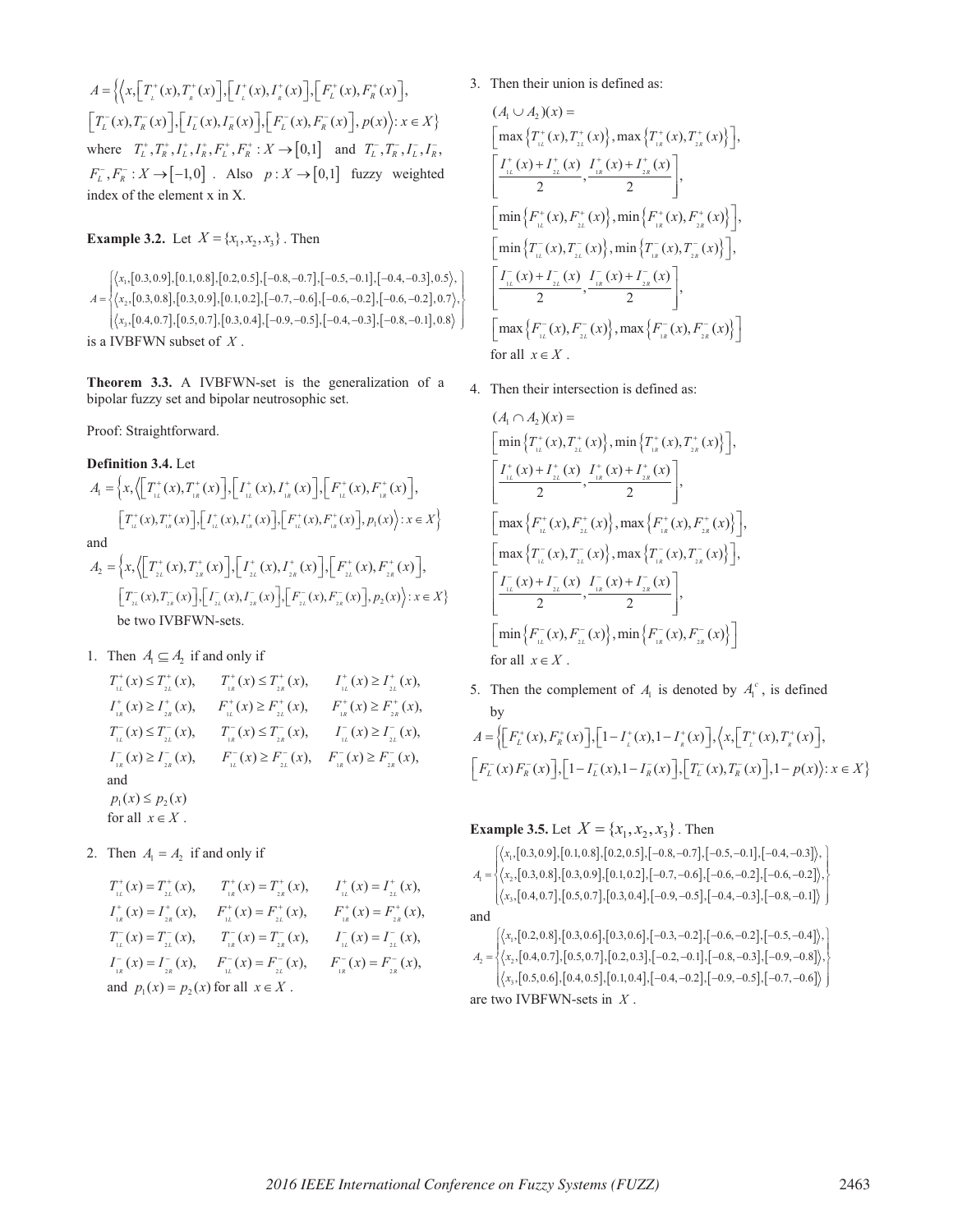Then their union is given as follows:

$$
A_{i} \cup A_{2} = \begin{cases} \langle x_{1}, [0.3, 0.9], [0.1, 0.6], [0.2, 0.5], [-0.8, -0.7], [-0.5, -0.1], [-0.4, -0.3] \rangle, \\ \langle x_{2}, [0.4, 0.8], [0.3, 0.7], [0.1, 0.2], [-0.7, -0.6], [-0.6, -0.2], [-0.6, -0.2] \rangle, \\ \langle x_{3}, [0.5, 0.7], [0.4, 0.5], [0.1, 0.4], [-0.9, -0.5], [-0.4, -0.3], [-0.7, -0.1] \rangle \end{cases}
$$

Then their intersection is given as follows:

$$
A_{\rm I} \cap A_{\rm 2} = \begin{cases} \left\langle x_{\rm I}, [0.2, 0.8], [0.3, 0.8], [0.3, 0.6], [-0.3, -0.2], [-0.6, -0.2], [-0.5, -0.4] \right\rangle, \\ \left\langle x_{\rm 2}, [0.3, 0.7], [0.5, 0.9], [0.2, 0.3], [-0.2, -0.1], [-0.8, -0.3], [-0.9, -0.8] \right\rangle, \\ \left\langle x_{\rm 3}, [0.4, 0.6], [0.5, 0.7], [0.3, 0.4], [-0.4, -0.2], [-0.9, -0.5], [-0.8, -0.6] \right\rangle \end{cases}
$$

**Definition 3.6.** Let  
\n
$$
A_{1} = \left\langle \left[ T_{1L}^{+}(x), T_{1R}^{+}(x) \right], \left[ I_{1L}^{+}(x), I_{1R}^{+}(x) \right], \left[ F_{1L}^{+}(x), F_{1R}^{+}(x) \right], \left[ T_{1L}^{+}(x), T_{1R}^{+}(x) \right], \left[ I_{1L}^{+}(x), I_{1R}^{+}(x) \right], P_{1}(x) \right\rangle
$$
\nand  
\n
$$
A_{2} = \left\langle \left[ T_{2L}^{+}(x), T_{2R}^{+}(x) \right], \left[ I_{2L}^{+}(x), I_{2R}^{+}(x) \right], \left[ F_{2L}^{+}(x), F_{2R}^{+}(x) \right], \left[ T_{2L}^{-}(x), T_{2R}^{-}(x) \right], \left[ I_{2L}^{-}(x), I_{2R}^{-}(x) \right], P_{2}(x) \right\rangle
$$
\nbe

### two IVBFWN-numbers.

. Then the operations for IVBFWN-numbers are defined as below;

i. 
$$
\lambda A_1 = \left\langle \left[ 1 - \left( 1 - T_L^+ \right)^{\lambda}, 1 - \left( 1 - T_R^+ \right)^{\lambda} \right],
$$
  
\n
$$
\left[ \left( I_L^+ \right)^{\lambda}, \left( I_R^+ \right)^{\lambda} \right], \left[ \left( F_L^+ \right)^{\lambda}, \left( F_R^+ \right)^{\lambda} \right],
$$
\n
$$
\left[ - \left( -T_L^- \right)^{\lambda}, - \left( -T_R^- \right)^{\lambda} \right], \left[ - \left( -I_L^- \right)^{\lambda}, - \left( -I_R^- \right)^{\lambda} \right],
$$
\n
$$
\left[ - \left( 1 - \left( 1 - (-F_L^-) \right)^{\lambda} \right), - \left( 1 - \left( 1 - (-F_R^-) \right)^{\lambda} \right) \right\rangle
$$
\n
$$
\vdots.
$$
\n
$$
A_1^{\lambda} = \left\langle \left[ \left( T_L^+ \right)^{\lambda}, \left( T_R^+ \right)^{\lambda} \right], \left[ 1 - \left( 1 - I_L^+ \right)^{\lambda}, 1 - \left( 1 - I_R^+ \right)^{\lambda} \right],
$$
\n
$$
\left[ 1 - \left( 1 - F_L^+ \right)^{\lambda}, 1 - \left( 1 - F_R^+ \right)^{\lambda} \right], \left[ - \left( 1 - \left( 1 - (-T_L^-) \right)^{\lambda} \right), - \left( 1 - \left( 1 - (-T_R^-) \right)^{\lambda} \right] \right],
$$
\n
$$
\left[ - \left( -F_L^- \right)^{\lambda}, - \left( -F_R^- \right)^{\lambda} \right] \right\rangle
$$
\n
$$
\vdots.
$$
\n
$$
A_1 + A_2 = \left\langle \left[ T_{1L}^+ + T_{2L}^+ - T_{1L}^+ T_{2L}^+ , T_{1R}^+ + T_{2R}^+ - T_{1R}^+ T_{2R}^+ \right],
$$
\n
$$
\left[ I_{1L}^+ I_{2L}^+, I_{1R}^+ I_{2R}^+ \right], \left[ F_{1L}^+ F_{2L}^+, F_{1R}^+ F_{2R}^+ \right], \left[ -T_{1L}^- T_{2L}^- , \left( -T_R^- \right)^+ \right]
$$

$$
-T_{1R}^{-}T_{2R}^{-} \left] \left[ -(-I_{1L}^{-} - I_{2L}^{-} - I_{1L}^{-} I_{2L}^{-}), -(-I_{1R}^{-} - I_{2R}^{-} - I_{1R}^{-} I_{2R}^{-}) \right] \right] \left[ -(-F_{1L}^{-} - F_{2L}^{-} - F_{1L}^{-} F_{2L}^{-}), -(-F_{1R}^{-} - F_{2R}^{-} - F_{1R}^{-} F_{2R}^{-}) \right] \right\rangle
$$

iv. 
$$
A_1 A_2 = \left\langle \begin{bmatrix} T_{1L}^+ T_{2L}^+, T_{1R}^+ T_{2R}^+ \end{bmatrix} \right\rangle
$$
,  
\n
$$
\begin{bmatrix} I_{1L}^+ + I_{2L}^+ - I_{1L}^+ I_{2L}^+, I_{1R}^+ + I_{2R}^+ - I_{1R}^+ I_{2R}^+ \end{bmatrix},
$$
\n
$$
\begin{bmatrix} F_{1L}^+ + F_{2L}^+ - F_{1L}^+ F_{2L}^+, F_{1R}^+ + F_{2R}^+ - F_{1R}^+ F_{2R}^+ \end{bmatrix},
$$

$$
\begin{aligned}\n&\left[ -(-T_{1L}^- - T_{2L}^- - T_{1L}^- T_{2L}^-), -(-T_{1R}^- - T_{2R}^- - T_{1R}^- T_{2R}^-)\right], \\
&\left[I_{1L}^- I_{2L}^-, I_{1R}^- I_{2R}^-\right], \left[F_{1L}^+ F_{2L}^-, F_{1R}^- F_{2R}^-\right] \rangle\n\end{aligned}
$$

where  $\lambda > 0$ .

**Definition 3.7.** Let  
\n
$$
\tilde{a} = \left\langle \begin{bmatrix} T_L^+, T_R^+ \end{bmatrix}, \begin{bmatrix} I_L^+, I_R^+ \end{bmatrix}, \begin{bmatrix} F_L^+, F_R^+ \end{bmatrix}, \begin{bmatrix} T_L^-, T_R^- \end{bmatrix}, \begin{bmatrix} I_L^-, I_R^- \end{bmatrix}, \begin{bmatrix} F_L^-, F_R^- \end{bmatrix} \right\rangle
$$

be a IVBFWN-number. Then, the score function  $S(\tilde{a})$ accuracy function  $A(\tilde{a})$  and certainty function  $C(\tilde{a})$  of an NBN are defined as follows:

$$
S(\tilde{a}) = \frac{p(x)}{12} \Big( T_L^+ + T_R^+ + 1 - I_L^+ + 1 - I_R^+ + 1 - F_L^+ + 1 - F_R^+ + 1 + T_L^- + 1 + T_R^- - I_L^- - I_R^- - F_L^- - F_R^- \Big)
$$
  

$$
A(\tilde{a}) = p(x)(T_L^+ + T_R^+ - F_L^+ - F_R^+ + T_L^- + T_R^- - F_L^- - F_R^-)
$$
  

$$
C(\tilde{a}) = p(x)(T_L^+ + T_R^+ - F_L^- - F_R^-)
$$

The comparison method can be defined as follows:

- i. If  $S(\tilde{a}_1) > S(\tilde{a}_2)$ , then  $\tilde{a}_1$  is greater than  $\tilde{a}_2$ , that is,  $\tilde{a}_1$  is superior to  $\tilde{a}_2$ , denoted by  $\tilde{a}_1 > \tilde{a}_2$ ;
- ii. If  $S(\tilde{a}_1) = S(\tilde{a}_2)$ , and  $A(\tilde{a}_1) > A(\tilde{a}_2)$ , then  $\tilde{a}_1$  is greater than  $\tilde{a}_2$ , that is,  $\tilde{a}_1$  is superior to  $\tilde{a}_2$ , denoted by  $\tilde{a}_1 < \tilde{a}_2$ ;
- iii. If  $S(\tilde{a}_1) = S(\tilde{a}_2)$ ,  $A(\tilde{a}_1) = A(\tilde{a}_2)$ , and  $C(\tilde{a}_1) >$  $C(\tilde{a}_2)$ , then  $\tilde{a}_1$  is greater than  $\tilde{a}_2$ , that is,  $\tilde{a}_1$  is superior to  $\tilde{a}_2$ , denoted by  $\tilde{a}_1 > \tilde{a}_2$ ;
- iv. If  $S(\tilde{a}_1) = S(\tilde{a}_2)$ ,  $A(\tilde{a}_1) > A(\tilde{a}_2)$ , and  $C(\tilde{a}_{1}) = C(\tilde{a}_{2})$ , then  $\tilde{a}_{1}$  is equal to  $\tilde{a}_{2}$ , that is,  $\tilde{a}_{1}$  is indifferent to  $\tilde{a}_2$ , denoted by  $\tilde{a}_1 > \tilde{a}_2$ ;

## **Definition 3.8.** Let

$$
\tilde{a}_{j} = \left\langle \left[ T^{+}_{jL}, T^{+}_{jR} \right], \left[ I^{+}_{jL}, I^{+}_{jR} \right], \left[ F^{+}_{jL}, F^{+}_{jR} \right], \left[ T^{-}_{jL}, T^{-}_{jR} \right],
$$
\n
$$
\left[ I^{-}_{jL}, I^{-}_{jR} \right], \left[ F^{-}_{jL}, F^{-}_{jR} \right], p_{j} \right\rangle (j = 1, 2, ..., n)
$$

be a family of IVBFWN-numbers. A mapping  $A_p : \mathfrak{I}_n \to \mathfrak{I}$  is called IVBFWN-weighted average operator if it satisfies

$$
A_{p}(\tilde{a}_{1}, \tilde{a}_{2},..., \tilde{a}_{n}) = \sum_{j=1}^{n} p_{j} \tilde{a}_{j}
$$
  
=  $\left\langle \left[1 - \prod_{j=1}^{n} (1 - T_{jL}^{+})^{w_{j}}, 1 - \prod_{j=1}^{n} (1 - T_{jR}^{+})^{w_{j}}\right], \right.$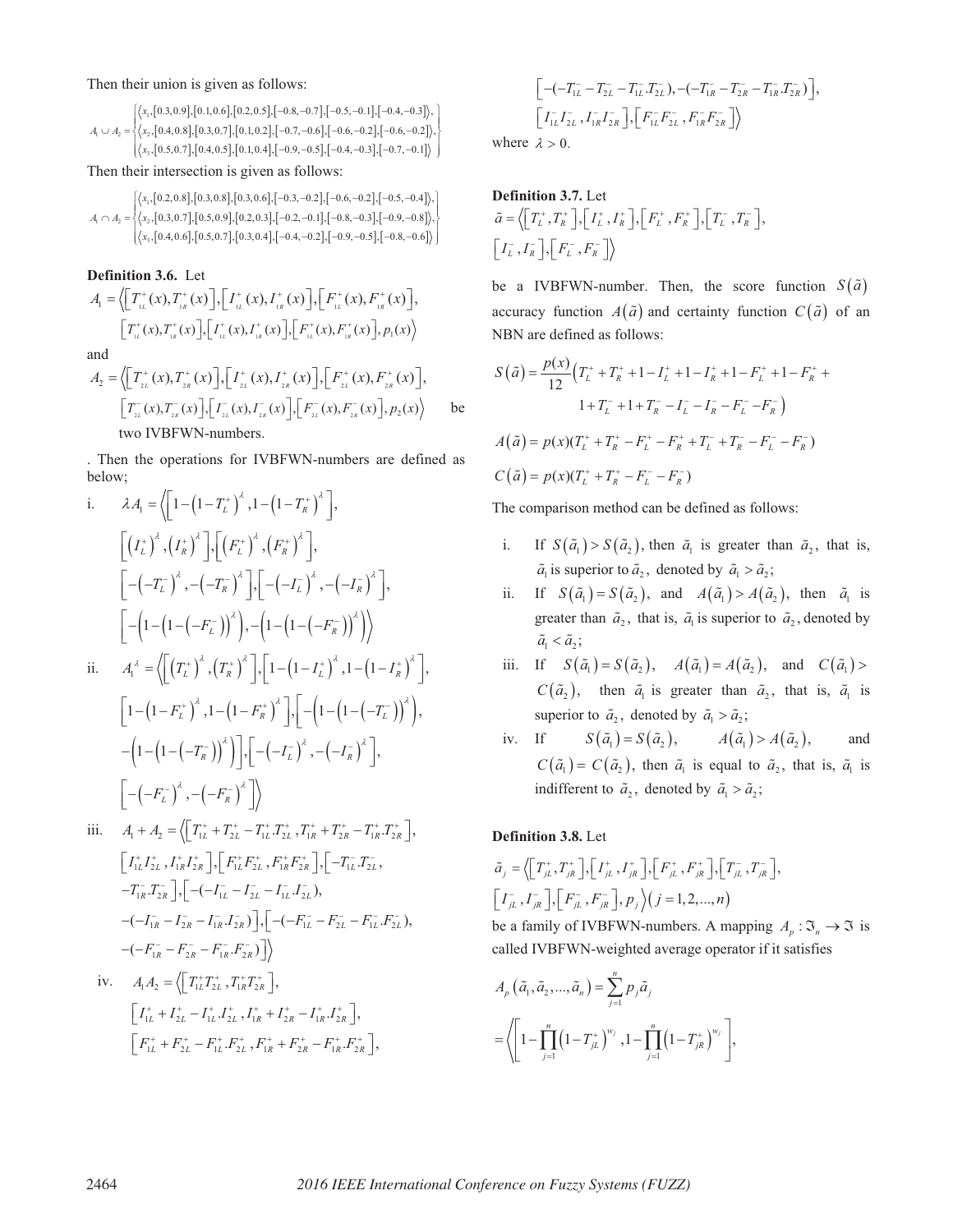$$
\left[\prod_{j=1}^{n} (I_{jL}^{+})^{w_{j}}, \prod_{j=1}^{n} (I_{jR}^{+})^{w_{j}}\right], \left[\prod_{j=1}^{n} (F_{jL}^{+})^{w_{j}}, \prod_{j=1}^{n} (F_{jR}^{+})^{w_{j}}\right],
$$
\n
$$
\left[-\prod_{j=1}^{n} (-T_{jL}^{-})^{w_{j}}, -\prod_{j=1}^{n} (-T_{jR}^{-})^{w_{j}}\right],
$$
\n
$$
\left[-\left(1-\prod_{j=1}^{n} \left(1-(-I_{jL}^{-})\right)^{w_{j}}\right), -\left(1-\prod_{j=1}^{n} \left(1-(-I_{jR}^{-})\right)^{w_{j}}\right)\right],
$$
\n
$$
\left[-\left(1-\prod_{j=1}^{n} \left(1-(-F_{jL}^{-})\right)^{w_{j}}\right), -\left(1-\prod_{j=1}^{n} \left(1-(-F_{jR}^{-})\right)^{w_{j}}\right)\right], p^{n}, \right\}
$$

where  $w_j$  is the weight of  $\tilde{a}_j$  ( $j = 1, 2, ..., n$ ),  $w_j \in [0,1]$  and

$$
\sum_{j=1}^n w_j = 1.
$$

**Theorem 3.9.** Let  $\tilde{a}_{j} = \left\langle \left[ T^{+}_{iL}, T^{+}_{iR} \right], \left[ I^{+}_{iL}, I^{+}_{iR} \right], \left[ F^{+}_{iL}, F^{+}_{iR} \right], \left[ T^{-}_{iL}, T^{-}_{iR} \right],$  $\left[I_{\mu}^{-}, I_{\mu}^{-}\right], \left[F_{\mu}^{-}, F_{\mu}^{-}\right] \rangle (j = 1, 2, ..., n)$ be a family of IVBFWN-numbers. Then, i. If  $\tilde{a}_i = \tilde{a}$  for all  $j = 1, 2, \dots, n$  then,  $A_w(\tilde{a}_1, \tilde{a}_2, ..., \tilde{a}_n) = \tilde{a}$ ii.  $\min_{j=1,2,...,n} \tilde{a}_j \leq A_W \left( \tilde{a}_1, \tilde{a}_2, ..., \tilde{a}_n \right) \leq \max_{j=1,2,...,n} \tilde{a}_j$ iii. If  $\tilde{a}_i = \tilde{a}_i^*$  for all  $j = 1, 2, ..., n$  then,  $A_W (\tilde{a}_1, \tilde{a}_2, ..., \tilde{a}_n) \leq A_W (\tilde{a}_1^*, \tilde{a}_2^*, ..., \tilde{a}_n^*)$ 

#### **Definition 3.10.** Let

$$
\tilde{a}_{j} = \left\langle \begin{bmatrix} T_{jL}^{+}, T_{jR}^{+} \end{bmatrix}, \begin{bmatrix} I_{jL}^{+}, I_{jR}^{+} \end{bmatrix}, \begin{bmatrix} F_{jL}^{+}, F_{jR}^{+} \end{bmatrix}, \begin{bmatrix} T_{jL}^{-}, T_{jR}^{-} \end{bmatrix}, \begin{bmatrix} I_{jL}^{-}, I_{jR}^{-} \end{bmatrix}, \begin{bmatrix} I_{jL}^{-}, I_{jR}^{-} \end{bmatrix}, \begin{bmatrix} F_{jL}^{-}, F_{jR}^{-} \end{bmatrix} \right\rangle (j = 1, 2, ..., n)
$$
\nbe a family of IVBFWN-numbers. A mapping  $G_W : \mathfrak{I}_n \to \mathfrak{I}$ 

is called IVBFWN-weighted geometric operator if it satisfies

$$
G_{W} (\tilde{a}_{1}, \tilde{a}_{2},..., \tilde{a}_{n}) = \prod_{j=1}^{n} \tilde{a}_{j}^{w_{j}}
$$
  
\n=
$$
\left\langle \left[ \prod_{j=1}^{n} (T_{jL}^{+})^{w_{j}}, \prod_{j=1}^{n} (T_{jR}^{+})^{w_{j}} \right], \left[ 1 - \prod_{j=1}^{n} (1 - I_{jL}^{+})^{w_{j}}, 1 - \prod_{j=1}^{n} (1 - I_{jR}^{+})^{w_{j}} \right],
$$
  
\n
$$
\left[ 1 - \prod_{j=1}^{n} (1 - F_{jL}^{+})^{w_{j}}, 1 - \prod_{j=1}^{n} (1 - F_{jR}^{+})^{w_{j}} \right],
$$

$$
\left[ - \left( 1 - \prod_{j=1}^{n} \left( 1 - (-T_{jL}^{-}) \right)^{w_j} \right), - \left( 1 - \prod_{j=1}^{n} \left( 1 - (-T_{jR}^{-}) \right)^{w_j} \right) \right],
$$
\n
$$
\left[ -\prod_{j=1}^{n} \left( -T_{jL}^{-} \right)^{w_j}, -\prod_{j=1}^{n} \left( -T_{jR}^{-} \right)^{w_j} \right],
$$
\n
$$
\left[ -\prod_{j=1}^{n} \left( -F_{jL}^{-} \right)^{w_j}, -\prod_{j=1}^{n} \left( -F_{jR}^{-} \right)^{w_j} \right] \right\rangle
$$

where  $w_i$  is the weight of  $\tilde{a}_i (j = 1, 2, \dots, n)$ ,  $w_i \in [0,1]$  and

$$
\sum_{j=1}^n w_j = 1.
$$

## **Theorem 3.11.** Let

$$
\tilde{a}_{j} = \left\langle \left[ T_{jL}^{+}, T_{jR}^{+} \right], \left[ I_{jL}^{+}, I_{jR}^{+} \right], \left[ F_{jL}^{+}, F_{jR}^{+} \right], \left[ T_{jL}^{-}, T_{jR}^{-} \right],
$$
\n
$$
\left[ I_{jL}^{-}, I_{jR}^{-} \right], \left[ F_{jL}^{-}, F_{jR}^{-} \right] \right\rangle (j = 1, 2, ..., n)
$$
\nbe a family of IVBFWN-numbers. Then,\ni. If  $\tilde{a}_{j} = \tilde{a}$  for all  $j = 1, 2, ..., n$  then,\n
$$
G_{W}(\tilde{a}_{1}, \tilde{a}_{2}, ..., \tilde{a}_{n}) = \tilde{a}
$$
\nii. 
$$
\min_{j=1,2,...,n} \tilde{a}_{j} \leq G_{W}(\tilde{a}_{1}, \tilde{a}_{2}, ..., \tilde{a}_{n}) \leq \max_{j=1,2,...,n} \tilde{a}_{j}
$$
\niii. If  $\tilde{a}_{j} = \tilde{a}_{j}^{*}$  for all  $j = 1, 2, ..., n$  then,\n
$$
G_{W}(\tilde{a}_{1}, \tilde{a}_{2}, ..., \tilde{a}_{n}) \leq G_{W}(\tilde{a}_{1}^{*}, \tilde{a}_{2}^{*}, ..., \tilde{a}_{n}^{*})
$$

Note that the aggregation results are still NBNs

## IV. NBN- DECISION MAKING METHOD

In this section, we develop an approach based on the  $A_w$ (or  $G_W$ ) operator and the above ranking method to deal with multiple criteria decision making problems with IVBFWNinformation.

Suppose that  $A = \{A_1, A_2, ..., A_m\}$  and  $C = \{C_1, C_2, ..., C_n\}$  is the set of alternatives and criterions or attributes, respectively. Let  $w = (w_1, w_2, ..., w_n)^T$  be the weight vector of attributes, such that  $\sum_{j=1}^N w_j = 1$ , *n*  $\sum_{j=1}^{\infty}$ <sup>*w*</sup> *w*  $\sum_{j=1}^{n} w_j = 1, w_j \ge 0 (j = 1, 2, ..., n)$  and  $w_j$  refers to the weight of attribute  $C_i$ . An alternative on criterions is evaluated by the decision maker, and the evaluation values are represented by the form of IVBFWN-numbers. Assume that  $\left(\widetilde{a}_{_{ij}}\right)_{_{m\times n}}=\Big(\Big\langle\Big[\,T_{_{ijL}}^+,\,T_{_{ijR}}^+\,\Big],\Big[\,I_{_{ijL}}^+ \,,\,I_{_{ijR}}^+\,\Big],\Big[\,F_{_{ijL}}^+ \,,\,F_{_{ijR}}^+\,\Big],\Big[\,T_{_{ijL}}^- \,,\,T_{_{ijR}}^-\,\Big],$  $\left[I_{i j L}^-, I_{i j R}^-\right],\left[F_{i j L}^-,F_{i j R}^-\right]\rangle\right)_{m\times n}$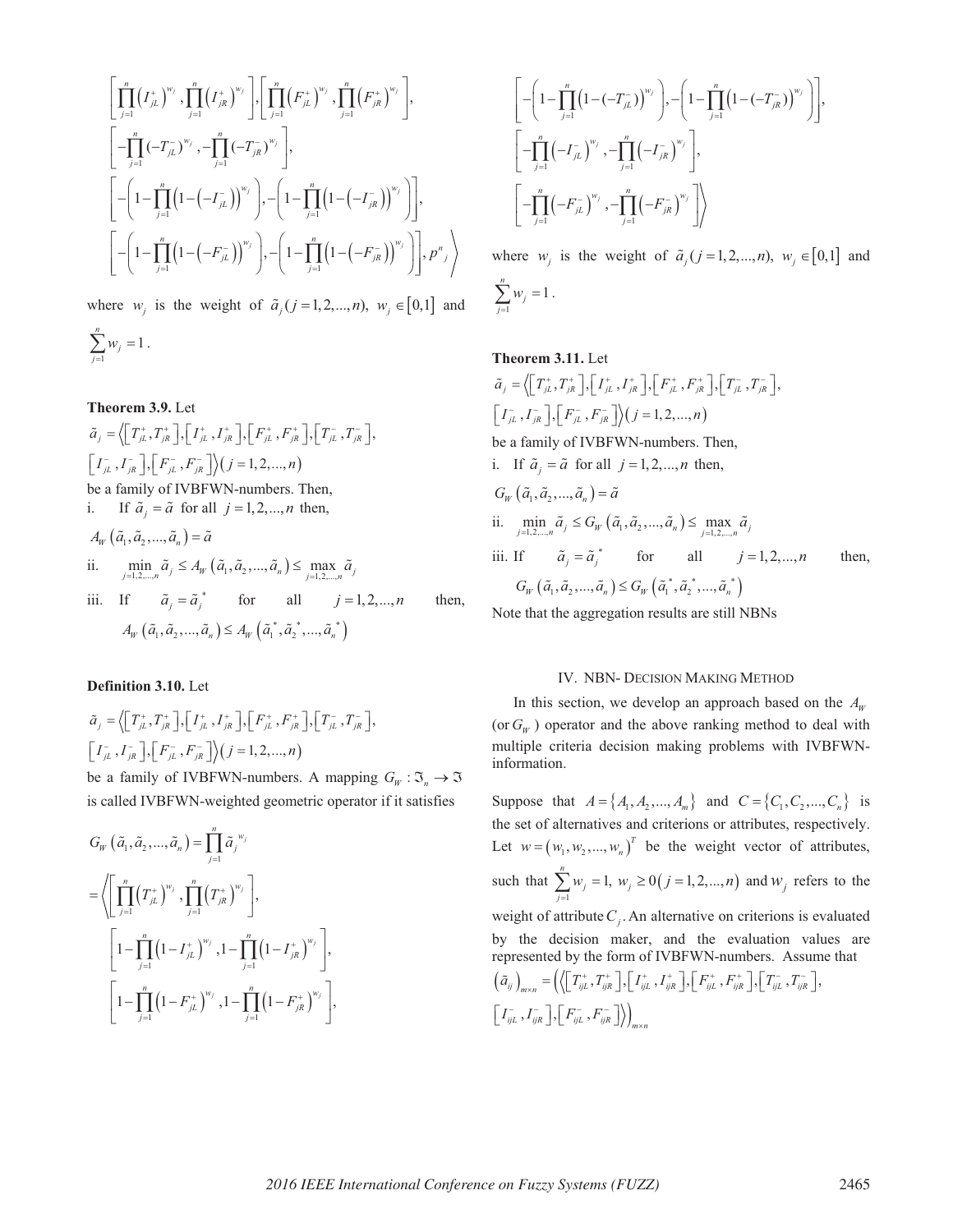is the decision matrix provided by the decision maker;  $\tilde{a}_{ii}$  is a IVBFWN-number for alternative  $A_i$  associated with the criterions  $C_i$ . We have the conditions  $T_{ijL}^+$ ,  $T_{ijR}^+$ ,  $I_{ijL}^+$ ,  $I_{ijR}^+$ ,  $F_{ijL}^+$ ,  $F_{ijR}^+$ , and  $T_{ijL}^-$ ,  $T_{ijR}^-$ ,  $I_{ijL}^-$ ,  $I_{ijR}^-$ ,  $F_{ijL}^-$ ,  $F_{ijR}^ \in [0,1]$  such that  $0 \leq T_{iiL}^+ + T_{iiR}^+ + I_{iiL}^+ + I_{iiR}^+ + F_{iiL}^+ + F_{iiR}^+$  $T_{iiL}^- - T_{iiR}^- - I_{iiL}^- - I_{iiR}^- - F_{iiL}^- - F_{iiR}^- \leq 12$ 

for  $(i = 1, 2, \ldots, m)$  and  $(j = 1, 2, \ldots, n)$ .

Now, we can develop an algorithm as follows;

## **Algorithm**

**Step 1.** Construct the decision matrix provided by the decision maker as;

$$
\left(\tilde{a}_{ij}\right)_{m\times n} = \left(\left\langle \begin{bmatrix} T_{ijL}^+, T_{ijk}^+ \end{bmatrix}, \begin{bmatrix} I_{ijL}^+, I_{ijk}^+ \end{bmatrix}, \begin{bmatrix} F_{ijL}^+, F_{ijk}^+ \end{bmatrix}, \begin{bmatrix} T_{ijL}^-, T_{ijk}^- \end{bmatrix}, \begin{bmatrix} I_{ijL}^-, I_{ijk}^- \end{bmatrix}, \begin{bmatrix} F_{ijL}^-, F_{ijk}^- \end{bmatrix}\right\rangle_{m\times n}
$$

**Step 2.** Compute  $\tilde{a}_i = A_w(\tilde{a}_i, \tilde{a}_i, \ldots, \tilde{a}_i)$  (or  $G_w(\tilde{a}_i, \tilde{a}_i, \ldots, \tilde{a}_i)$ ...,  $\tilde{a}_{in}$ )) for each  $\tilde{a}_{i}$  (*i* = 1, 2, ..., *m*)

**Step 3.** Calculate the score values of  $S(\tilde{a}_i)$  for the  $(i=1,$ 2,...,*m*) collective overall IVBFWN-number of  $\tilde{a}_i$  (*i* = 1, 2, ..., *m*)

**Step 4**. Rank all the software systems of  $\tilde{a}_i$  ( $i = 1, 2, \ldots, m$ ) according to the score values

Now, we give a numerical example as follows;

**Example 4.1.** Let us consider decision making problem adapted from Ye [16]. There is an investment company, which wants to invest a sum of money in the best option. There is a panel with the set of the four alternatives is denoted by  $C_1$  = car company  $C_2$  = food company,  $C_3$  = computer company,  $C_4$  = arms company to invest the money. The investment company must take a decision according to the set of the four attributes is denoted by  $A_1 =$  risk,  $A_2 =$  growth,  $A_3$  = environmental impact,  $A_4$  = performance. Also, the weight vector of the attributes  $C_i$  ( $j = 1,2,3,4$ ) is  $w = (0.24, 0.26, 0.26, 0.24)^T$ . Then the according to this algorithm, we have,

**Step1.** Construct the decision matrix provided by the customer as;

#### **Table 1:** Decision matrix given by customer

| $\langle [0.5, 0.6], [0.2, 0.5], [0.1, 0.7], [-0.2, -0.1], [-0.6, -0.2], [-0.4, -0.3] \rangle$ |
|------------------------------------------------------------------------------------------------|
| $\langle [0.1, 0.2], [0.3, 0.8], [0.2, 0.4], [-0.5, -0.2], [-0.9, -0.3], [-0.6, -0.1] \rangle$ |
| $\langle [0.4, 0.8], [0.4, 0.6], [0.4, 0.6], [-0.3 - 0.2], [-0.7, -0.5], [-0.5, -0.4] \rangle$ |
| $\langle [0.6, 0.9], [0.3, 0.8], [0.5, 0.6], [-0.8, -0.5], [-0.5, -0.1], [-0.2, -0.1] \rangle$ |
|                                                                                                |
| $C_{2}$                                                                                        |
| $\langle [0.3, 0.9], [0.1, 0.8], [0.2, 0.5], [-0.8, -0.7], [-0.5, -0.1], [-0.4, -0.1] \rangle$ |
| $\langle [0.2, 0.8], [0.1, 0.4], [0.3, 0.4], [-0.5, -0.1], [-0.3, -0.1], [-0.9, -0.4] \rangle$ |
| $\langle [0.1, 0.6], [0.3, 0.9], [0.3, 0.5], [-0.8, -0.7], [-0.4, -0.3], [-0.7, -0.6] \rangle$ |
| $\langle [0.1, 0.2], [0.8, 0.9], [0.2, 0.7], [-0.5, -0.4], [-0.6, -0.3], [-0.5, -0.3] \rangle$ |
|                                                                                                |
| $C_{\mathfrak{p}}$                                                                             |
| $\langle [0.1, 0.6], [0.1, 0.5], [0.1, 0.4], [-0.5, -0.2], [-0.7, -0.3], [-0.4, -0.2] \rangle$ |
| $\langle [0.3, 0.4], [0.1, 0.6], [0.5, 0.7], [-0.5, -0.1], [-0.8, -0.7], [-0.9, -0.8] \rangle$ |
| $\langle [0.3, 0.9], [0.2, 0.8], [0.2, 0.3], [-0.5, -0.4], [-0.6, -0.5], [-0.7, -0.6] \rangle$ |
| $\langle [0.2, 0.7], [0.5, 0.8], [0.8, 0.9], [-0.9, -0.8], [-0.8, -0.5], [-0.5, -0.2] \rangle$ |
|                                                                                                |
| $C_{\scriptscriptstyle 4}$                                                                     |
| $\langle \text{[0.6,0.8],[0.4,0.6],[0.1,0.3],[-0.4,-0.3],[-0.6,-0.3],[-0.7,-0.5]}\rangle$      |
| $\langle \text{[0.3,0.8],[0.3,0.9],[0.1,0.2],[-0.8,-0.6],[-0.6,-0.4],[-0.4,-0.2]}\rangle$      |
| $\langle [0.7, 0.9], [0.1, 0.4], [0.2, 0.6], [-0.7, -0.6], [-0.9, -0.5], [-0.3, -0.2] \rangle$ |
|                                                                                                |

 $A_4$   $\langle [0.4, 0.6], [0.3, 0.5], [0.1, 0.7], [-0.3, -0.1], [-0.6, -0.5], [-0.7, -0.3] \rangle$ 

**Step 2.** Compute  $\tilde{a}_i = A_w(\tilde{a}_{i1}, \tilde{a}_{i2}, \tilde{a}_{i3}, \tilde{a}_{i4})$  for each  $(i = 1, 2, 3, 4)$  as;

$$
\tilde{a}_{1} \qquad \left\langle \begin{bmatrix} 0.4, 0.8 \end{bmatrix}, \begin{bmatrix} 0.2, 0.6 \end{bmatrix}, \begin{bmatrix} 0.1, 0.5 \end{bmatrix}, \begin{bmatrix} -0.4, -0.3 \end{bmatrix}, \begin{bmatrix} -0.6, -0.2 \end{bmatrix}, \begin{bmatrix} -0.5, -0.3 \end{bmatrix} \right\rangle
$$

 $\tilde{a}$ ,  $\langle [0.2, 0.6], [0.2, 0.6], [0.2, 0.4], [-0.6, -0.2], [-0.7, -0.4], [-0.8, -0.5] \rangle$ 

- $\tilde{a}$ ,  $\langle [0.4, 0.8], [0.2, 0.7], [0.3, 0.5], [-0.5, -0.4], [-0.7, -0.5], [-0.6, -0.5] \rangle$
- $\tilde{a}_{4} \qquad \langle [0.3, 0.7], [0.4, 0.7], [0.3, 0.7], [-0.6, -0.4], [-0.6, -0.4], [-0.5, -0.2] \rangle$

**Step 3.** Calculate the score values of  $S(\tilde{a})$  (*i* = 1, 2, 3, 4) for the collective overall IVBFWN-number of  $\tilde{a}_i$  ( $i = 1, 2, ..., m$ ) as;

 $S(\tilde{a}_1) = 0.56$   $S(\tilde{a}_2) = 0.59$   $S(\tilde{a}_3) = 0.57$   $S(\tilde{a}_4) = 0.47$ 

**Step 4.** Rank all the software systems of  $A_i$   $(i = 1, 2, 3, 4)$ according to the score values as;